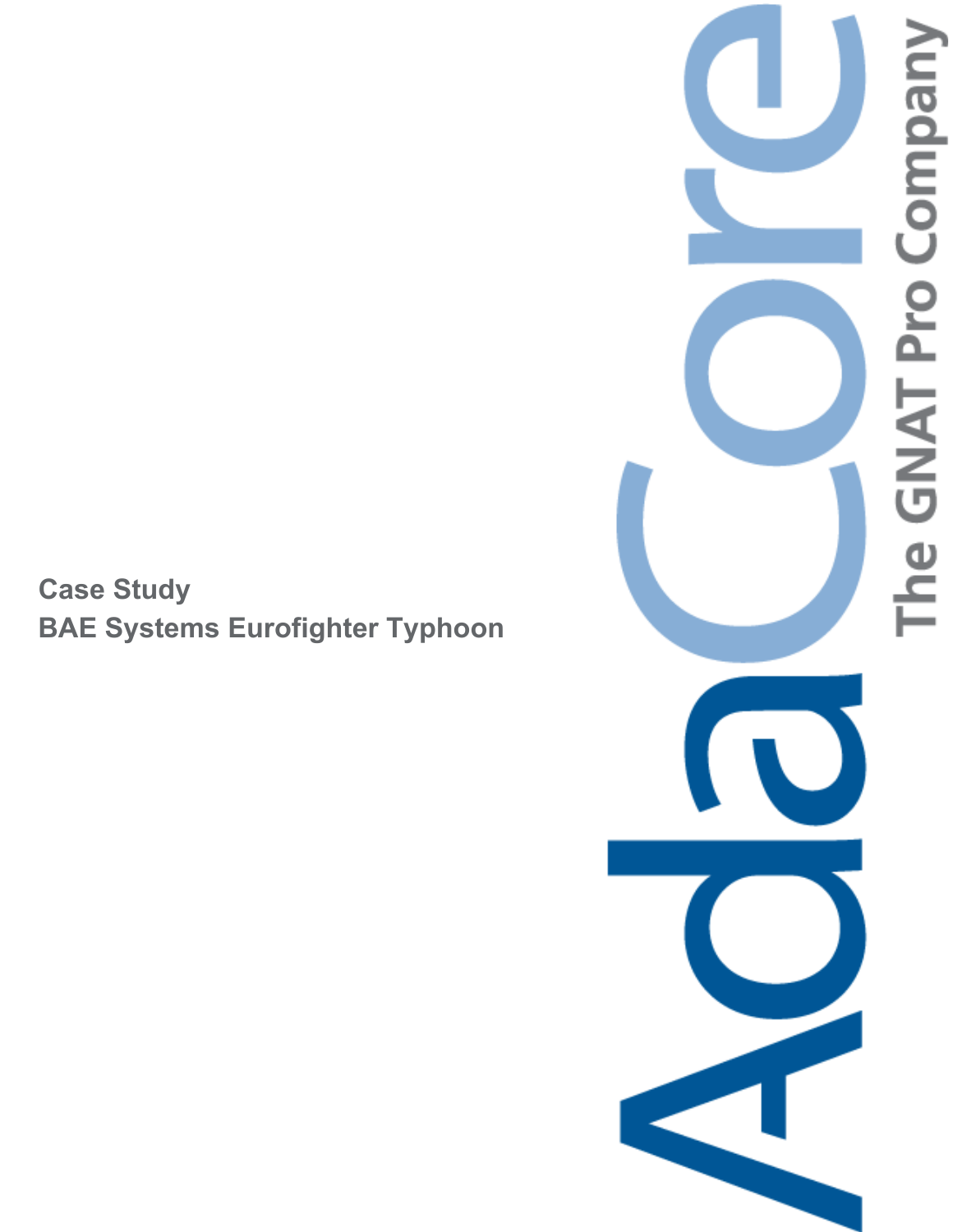### **Executive Summary**

Eurofighter Typhoon is the world's most advanced swing-role combat aircraft. A highly agile aircraft, it is capable of ground-attack as well as air defence. With 620 aircraft on order, it is also the largest and most complex European military aviation project currently running. A collaboration between Germany, Italy, Spain and the UK, it is designed to meet air force requirements well into the  $21<sup>st</sup>$  Century.

Advanced electronics and state of the art onboard computers are critical to the Typhoon's high performance and agility. These systems need to be safe, reliable and easily maintained over the estimated 25 year lifecycle of the aircraft.

The Ada programming language was therefore the natural choice for Typhoon's onboard computers. It provides a high-integrity, high-quality development environment with a well defined structure that is designed to produce highly reliable and maintainable real-time software. Typhoon is currently the largest European Ada project with over 500 developers working in the language. Tranche 1 of the project saw 1.5 million lines of code being created.

BAE Systems is a key member of the Eurofighter consortium, responsible for a number of areas including the aircraft's cockpit. As part of latest phase of the project (named "Tranche 2") it needed a solution for host Ada compilation in the development of software for the Typhoon's mission computers, as well as for desktop testing.

BAE Systems selected GNAT Pro from AdaCore in 2002 for this mission-critical and safety-critical area of the project. AdaCore has been closely involved with the Ada language since its inception and was able to provide a combination of multi-language technology and world-leading support to BAE Systems.

As part of the development approach the majority of mission computer testing is now being carried out at PC level, using an exact replica of the aircraft cockpit on the desktop. BAE Systems is using GNAT Pro with VxWorks for desktop integration testing, therefore saving considerable time and resources.

While GNAT Pro has been in use for less than a year, BAE Systems is already predicting considerable savings during the coding and unit testing phases. Fewer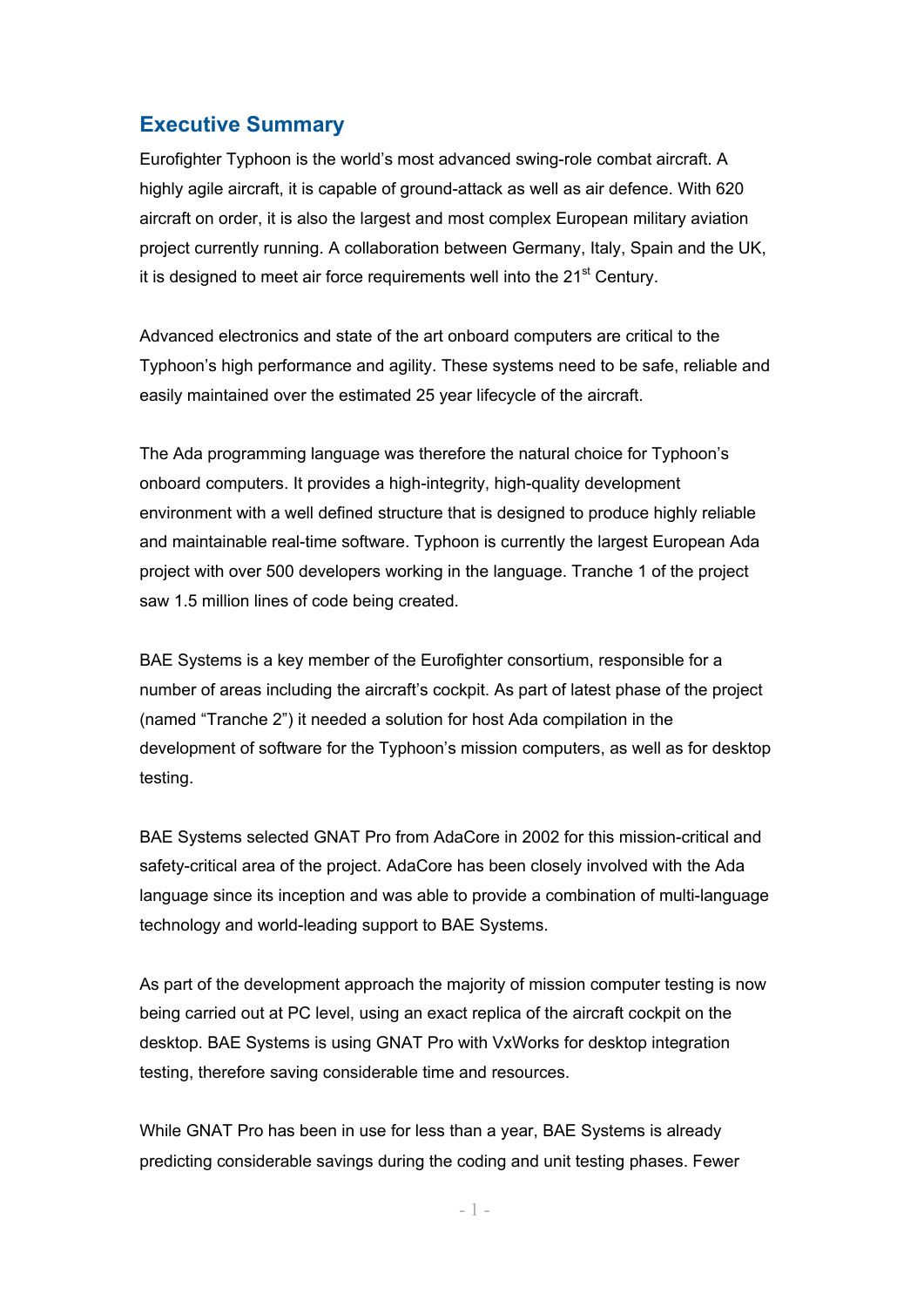engineers per line of code are needed and engineers report being able to edit, compile / link and debug their code much more efficiently and painlessly than before.

**"For a project of this size and complexity we needed a strong partner. AdaCore's technical support capabilities, including training, particularly impressed us, as well as the company's close involvement in the Ada language from its very beginnings,"** said Terry Westhead, Compiler Specialist, Eurofighter Typhoon Enhanced Process & Toolset Team, BAE Systems. "GNAT Pro's ease of use and ability to run in multiple languages and platforms in a robust and scalable manner made AdaCore the natural choice for such an important project."

## **Background**

Developed by a consortium of companies in the UK, Germany, Spain and Italy, Typhoon will fulfil air force requirements well into the 21st Century. The aircraft is in full production and, having achieved Type Acceptance, the first of the 620 aircraft planned for the four partner nations were delivered in 2003.

Typhoon has a highly agile Air Superiority and Air-to-Surface, swing-role weapon system, making it the most capable front line combat aircraft available. The four partners expect Typhoon to have an operational life of 25 years. As operational needs change over such a long period flexibility and growth potential for operational enhancements are an inherent part of Typhoon's design. All major systems of Typhoon therefore incorporate a large capacity for future enhancement.

The project is split into two tranches, with development work beginning on Tranche 2 in 2004. The capability enhancement provided by the Tranche 2 contract includes the precondition for full air-to-ground capability, as well as significant enhancements to the flight control software and the Defensive Aids systems.

Unprecedented attention has been given to Human-Machine Interfaces (HMI) and onboard systems meaning that Typhoon uses advanced digital technology to enhance operation and survivability, as well as simplifying aircraft maintenance.

BAE Systems is responsible for a number of areas, including the nose, cockpit, canards, inboard flaps and rear tail with rudder.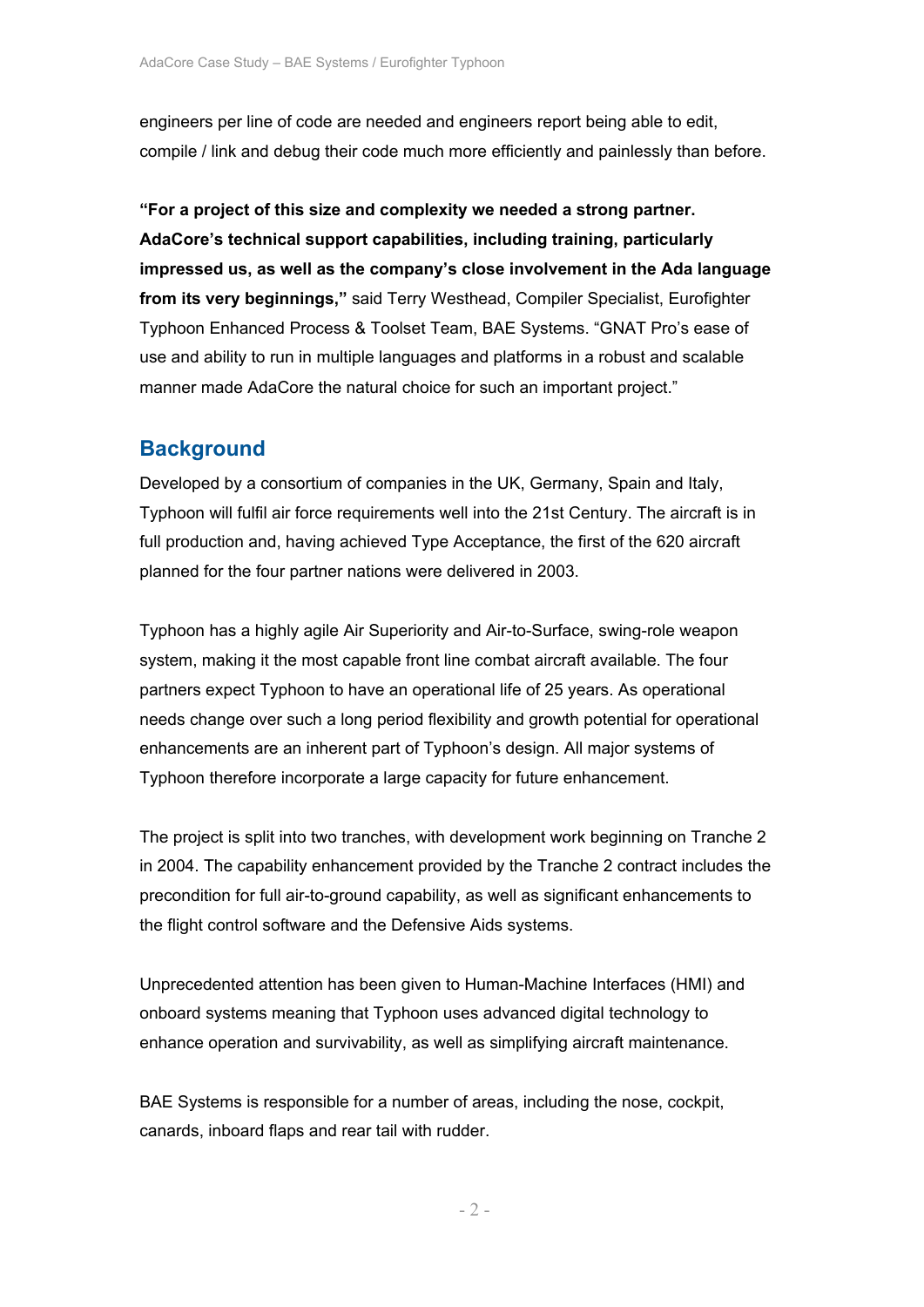A pioneer in technology with a heritage stretching back hundreds of years, BAE Systems is an international company engaged in the development, delivery and support of advanced defence and aerospace systems in the air, on land, at sea and in space. The company designs, manufactures and supports military aircraft, surface ships, submarines, fighting vehicles, radar, avionics, communications, electronics and guided weapon systems.

# **Business need**

Advanced onboard computers are at the heart of Typhoon, controlling flight and weapon systems. Obviously with such mission critical components safety and performance are crucial, meaning that BAE Systems needed a programming language that combined reliability and ease of maintenance with performance.

Ada was the natural answer to BAE Systems' and Typhoon's needs in many areas. Already used in a number of defence and aviation projects around the world, including the BAE Systems Harrier, Panavia Tornado, BAE Systems Hawk and Lockheed-Martin F-16 and F-22, it is the natural choice for long life, safety-critical applications.

"Ada has been used for the majority of the onboard Typhoon computers as it combines real-time performance with advanced safety-critical features. **Aside from its performance and reliability, Ada is also the best language to help implement highly complex mathematical algorithms and moding, as well as the handling of databus communications**," commented Terry Westhead.

In 2004, as part of Tranche 2 of the Eurofighter programme, a solution for host Ada compilation was required for the development of software for certain mission computers. Following an extensive procurement phase on behalf of Eurofighter, BAE Systems selected AdaCore's GNAT Pro running on x86 Windows and Unix for host development, as well as for VxWorks on PowerPC for desktop integration testing. This replaces DEC Ada which was used in Tranche 1. A three year development phase will be followed by at least fifteen years maintenance.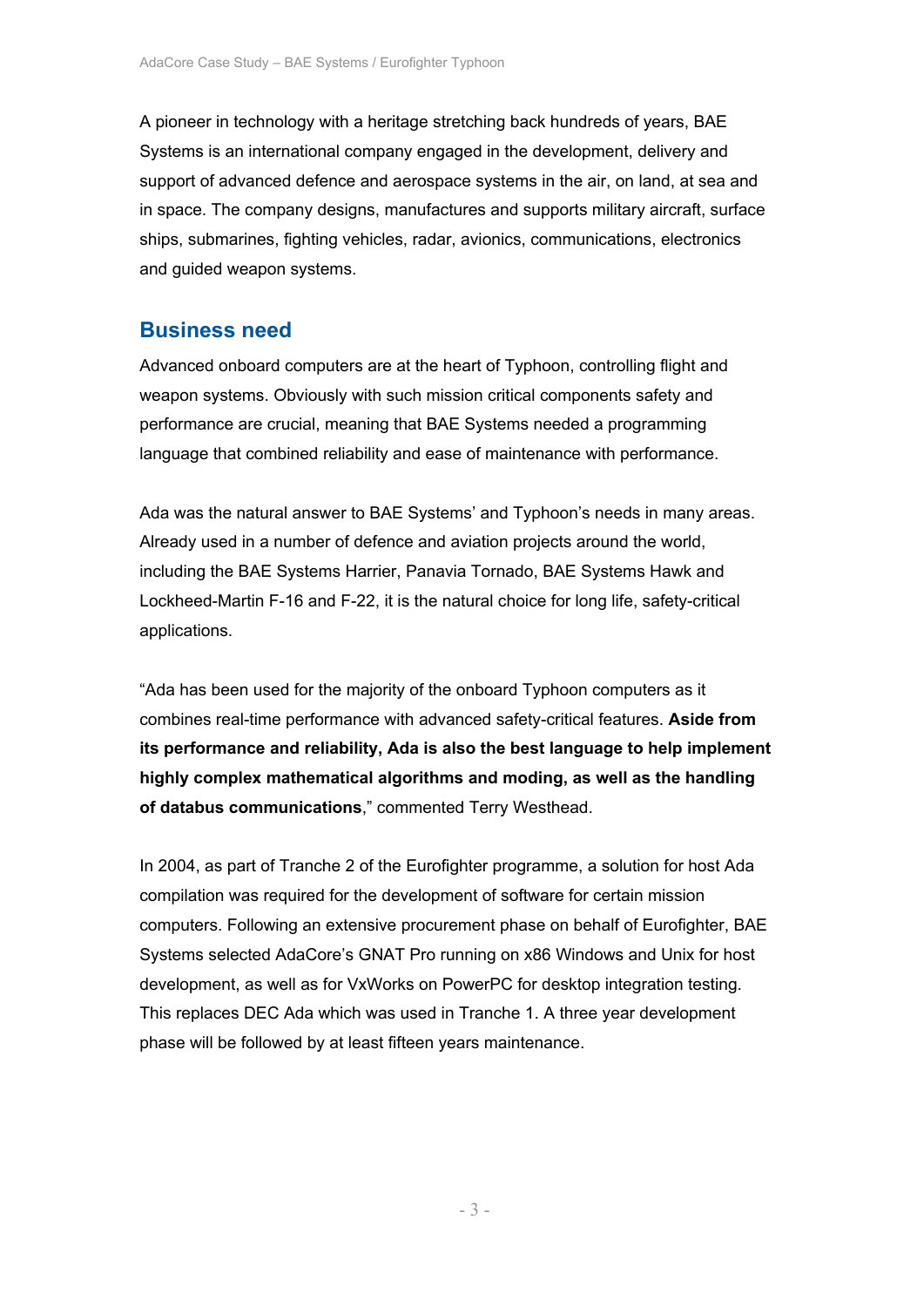## **About AdaCore and GNAT Pro**

Founded in 1994 by the original authors of the GNAT technology, AdaCore is the leading provider of solutions for all aspects of Ada software development. AdaCore was founded by the original developers of the GNAT Project. This means that customers access expertise provided by the actual developers of GNAT Pro themselves, ensuring the best technical support, provided by those with the strongest level of Ada expertise. AdaCore is a new kind of software company providing innovation through its market-leading GNAT Pro technology and an expert support system second to none. The net result is reduced risk, higher productivity and shorter time to delivery.

GNAT Pro is the most widely used Ada development environment, and a natural solution where efficient and reliable code is critical. At the heart of GNAT Pro is a full featured multi-language (Ada, C, C++) development environment complete with libraries, bindings and a range of supplementary tools. All its technology combines the flexibility and freedom associated with Open Source development and the assurance that comes from knowing that all tools go through a rigorous quality assurance process. It is based on the GNU GCC compiler technology and is backed by rapid and expert support service.

GNAT Pro has been used by industry and government customers worldwide in professional, mission-critical software products ranging from small-footprint real-time embedded applications to large-scale information management systems. It has been ported to more platforms, both native and embedded, than any other Ada technology.

### **Benefits**

The GNAT Programming Studio provides the most advanced debugging facilities available, allowing faster development without compromising performance. Through its multi-language, multinational support, GNAT Pro allows seamless collaboration across the project, backed up by the ability to run natively on a wide variety of platforms, including both Windows and DEC Alpha.

As a well-structured language, Ada is perfectly suited to such a large mission-critical project. As a very readable and maintainable language it allows newcomers to the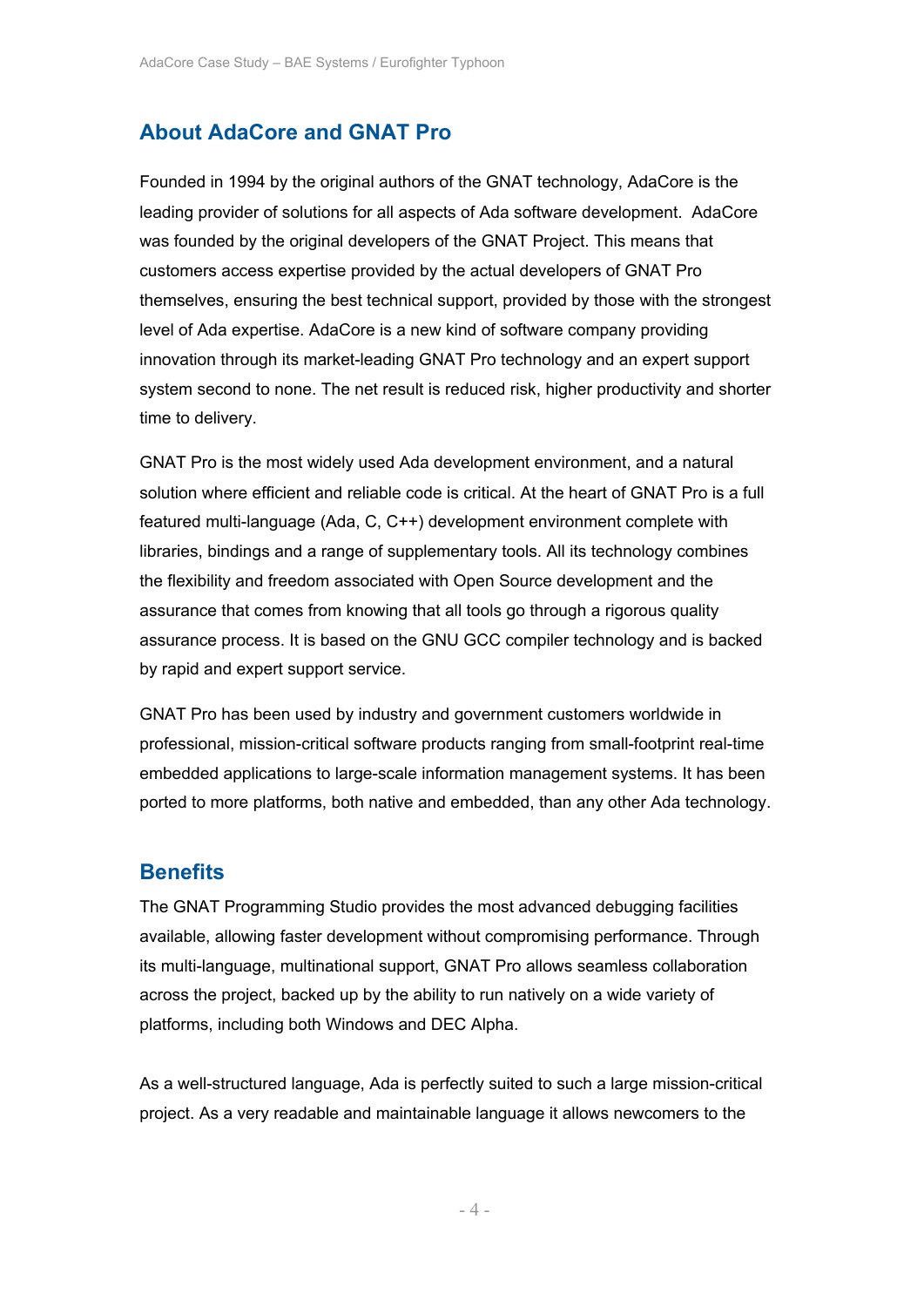project to go through the learning curve very quickly when they pick up code written by another software engineer.

With Typhoon scheduled to continue in service until beyond 2030, the project needed a language that was scalable and easy to maintain, as well as reliable. GNAT Pro is intended for systems comprising many thousands of modules, and millions of lines of code. Its robust system architecture therefore scales based on program size and does not degrade abruptly when a fixed capacity is reached. Additionally its Project Manager facility offers users a flexible framework for organising large multi-person development efforts, such as the Typhoon project.

Typhoon is the most advanced combat aircraft in the world. To ensure that it delivers this performance a high-quality, mission-critical software development environment was essential. AdaCore and the Ada language were therefore the natural choice to power the Typhoon, throughout its 25 year lifecycle.